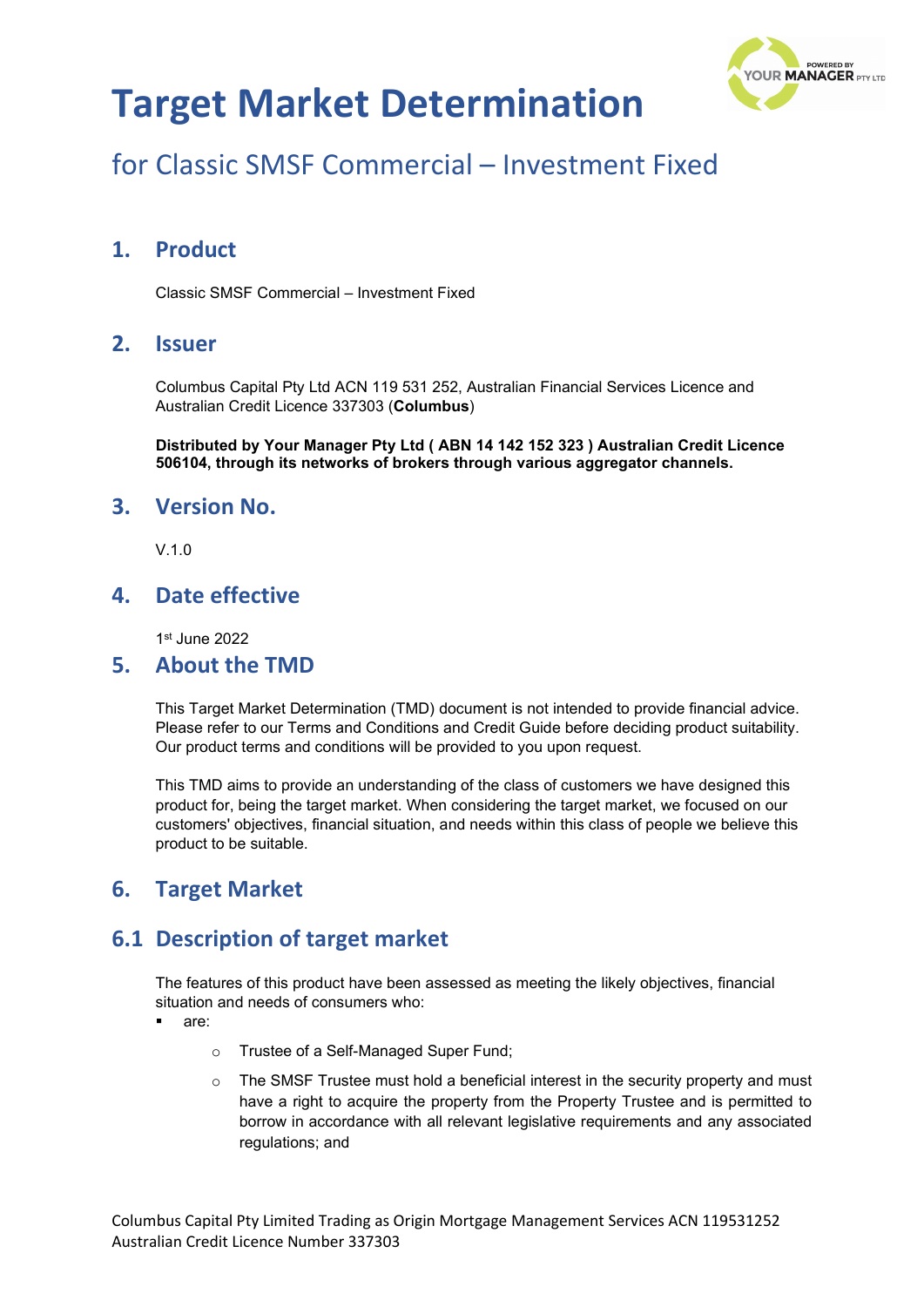

# for Classic SMSF Commercial – Investment Fixed

- $\circ$  The Property Trustee, which holds the legal interest in the security property on trust for the SMSF, must meet all relevant legislative requirements and any associated regulations.
- require a loan to purchase or refinance an investment property as part of a Self-Managed Super Fund (SMSF);
- want an offset account;
- require the certainty of a fixed interest rate;
- are able to make up to \$20k of extra repayments without penalty; and
- want the option of either principal and interest or interest only repayments.
- satisfy our eligibility criteria;

The product meets the likely objectives, financial situation and needs of consumers in the target market because it provides them with the certainty of a fixed rate for an initial period of time, allows them to deposit SMSF funds into an offset account and/or make additional payments directly into the loan to reduce the amount of interest payable up to \$20k additional per annum whilst maintaining the flexibility of transferring funds from the Offset account back to the SMSF Cash Management Account. This product also allows consumers to select interest only or principal and interest repayments to reduce their overall debt and build equity.

## **6.2 Classes of consumers for who the product may not be suitable**

This product may not be suitable for consumers who:

- do not meet the eligibility requirements;
- are looking to purchase or refinance a residential owner occupied property; or
- are looking to construct a property

### **6.3 Description of the Product, including key attributes**

- Fixed interest rate;
- Repayment options:
	- o principal and interest only
- Able to make up to \$20k of extra repayments without penalty
- Minimum loan size: \$50,000
- Maximum Loan Size: \$2,000,000 (subject to LVR and postcode policy)
- Maximum LVR: 80%
- Offset facility is available
- Application fee is payable
- Settlement fee is payable
- Valuation fee is payable
- Ongoing fee is payable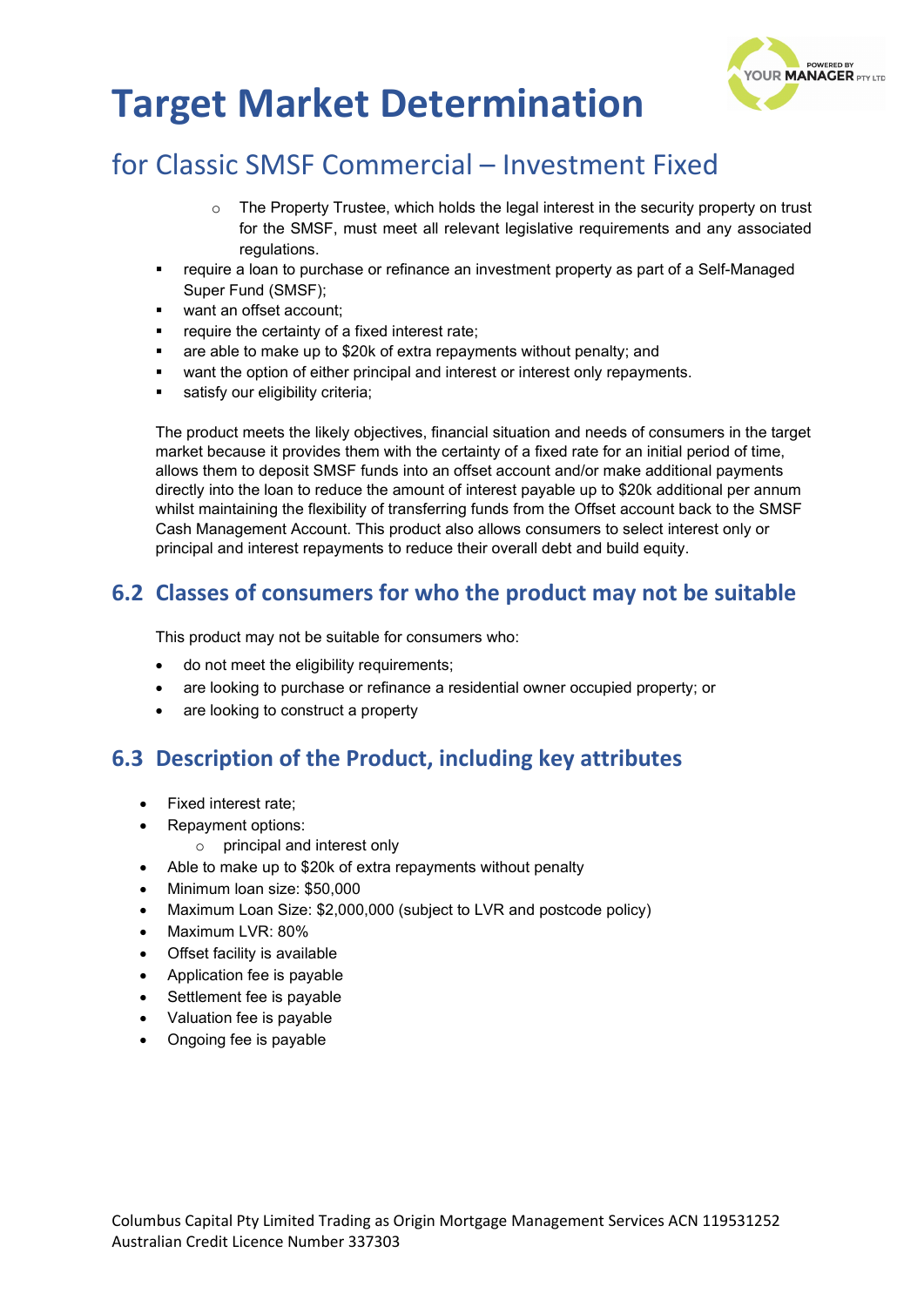

# for Classic SMSF Commercial – Investment Fixed

## **7. Distribution Conditions/ Restrictions**

The following distribution channels and conditions have been assessed as being appropriate to direct the distribution of the product to the target market:

- **Direct** 
	- **Online**
	- By phone
	- In person (e.g. branch, agency, or premises visit)
- Third party Accredited mortgage brokers subject to Best Interests Duty (BID)

The distribution channels and conditions are appropriate because:

- the product has a wide target market;
- our staff have the necessary training, knowledge and accreditation (if required) to assess whether the consumer is within the target market. All of our staff must continually satisfy annual compliance reviews.
- we rely on existing distributors, methods, controls and supervision already in place;
- our approval system has checks and controls in place to flag applicants who may be outside the target market; and
- accredited mortgage brokers are subject to a higher duty under BID to ensure that the product is in the best interests of the particular consumer.

### **8. TMD Reviews**

We will review this TMD as follows:

| Initial review  | Within 12 months of the date of this TMD                                                                                                                                                                                                                                                                                                                                                                                                                                                                                                                                                                                                |
|-----------------|-----------------------------------------------------------------------------------------------------------------------------------------------------------------------------------------------------------------------------------------------------------------------------------------------------------------------------------------------------------------------------------------------------------------------------------------------------------------------------------------------------------------------------------------------------------------------------------------------------------------------------------------|
| Periodic review | Each year on the anniversary of this TMD.                                                                                                                                                                                                                                                                                                                                                                                                                                                                                                                                                                                               |
| Review triggers | Specific events will prompt Columbus to review this TMD, which<br>includes:<br>A significant dealing of the product to consumers outside the<br>۰.<br>target market occurs;<br>A significant number of complaints are received from<br>$\sim$<br>customers in relation to the product;<br>A significant number of defaults occur;<br>۰<br>A significant breach has occurred in connection with the<br>$\blacksquare$<br>issuing and distribution of this product; and<br>A significant number of late repayments are being recorded;<br>A material change is made to this product.<br>Unexpected early stage arrears are detected<br>۰. |

If a review trigger occurs, we will complete a review of the TMD within ten business days. Meanwhile, we will cease to offer this product to our customers until our TMD review concludes and any necessary changes to the product or TMD, including distribution methods, are made.